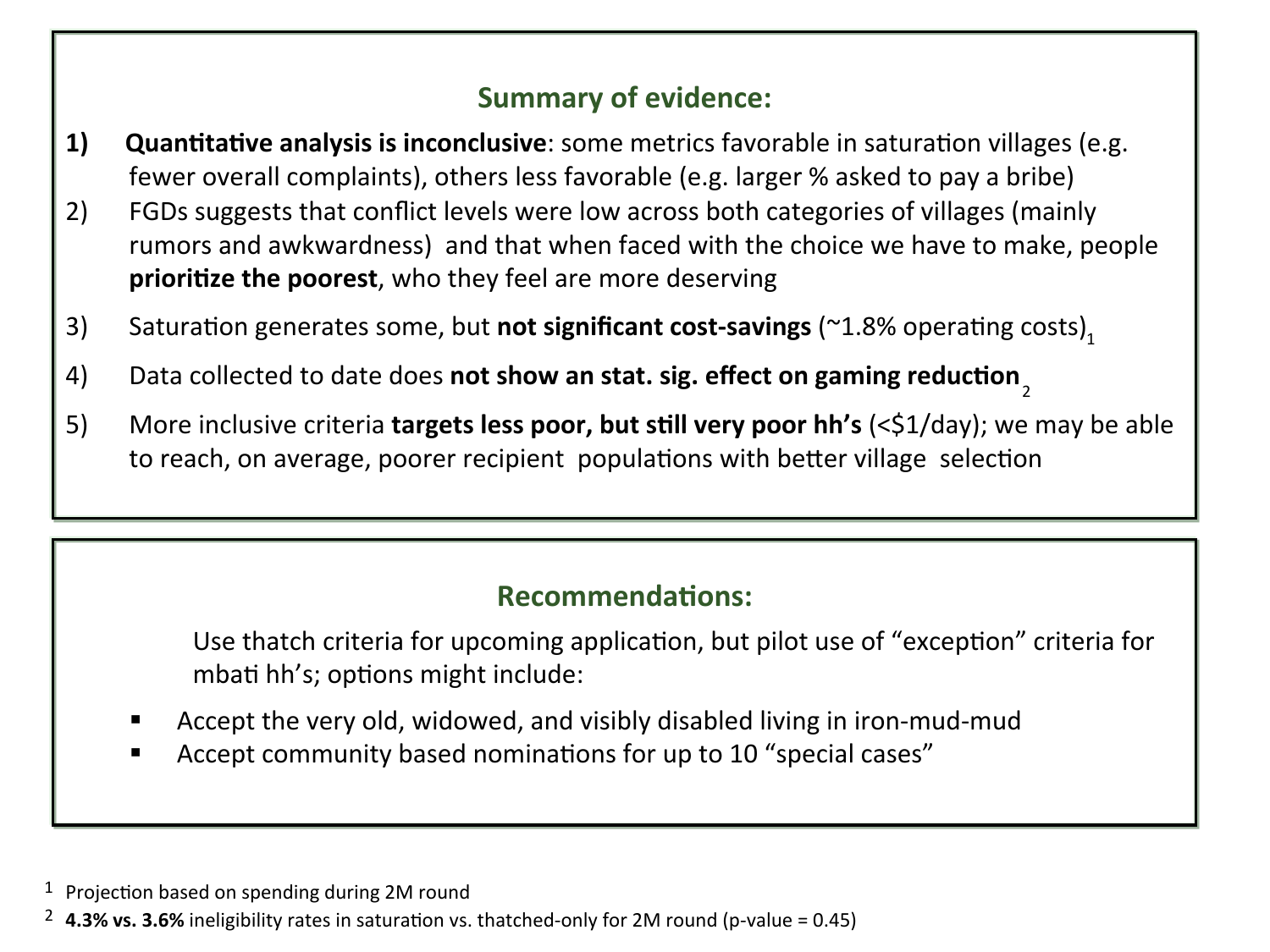| Thatch-only villages vs. saturation villages                   |               |                   |                      |         |  |  |  |
|----------------------------------------------------------------|---------------|-------------------|----------------------|---------|--|--|--|
| Metric                                                         | Mean (thatch) | Mean (saturation) | Coeff. on saturation | P-value |  |  |  |
| Hear complaints in community                                   | 16.3%         | 11.2%             | $-0.05$              | 0.06    |  |  |  |
| Types of complaints (conditional on hearing complaints)        |               |                   |                      |         |  |  |  |
| Eligible hh's left out                                         | 15.7%         | 28.0%             | 0.12                 | 0.07    |  |  |  |
| Ineligible hh's left out                                       | 34.8%         | 32.2%             | $-0.03$              | 0.77    |  |  |  |
| Different criteria used across villages                        | 30.3%         | 4.0%              | $-0.26$              | 0.00    |  |  |  |
| Jealousy                                                       | 10.1%         | 6.0%              | $-0.04$              | 0.37    |  |  |  |
| GD asks questions without helping                              | 23.6%         | 14.0%             | $-0.10$              | 0.23    |  |  |  |
| Village elder influenced process                               | 2.2%          | 5.3%              | 0.03                 | 0.22    |  |  |  |
| People who are complaining (conditional on hearing complaints) |               |                   |                      |         |  |  |  |
| Recipients                                                     | 4.5%          | 5.3%              | 0.01                 | 0.80    |  |  |  |
| Eligible who did not receive                                   | 40.4%         | 52.2%             | 0.12                 | 0.17    |  |  |  |
| Ineligible hh's                                                | 61.8.%        | 45.7%             | $-0.16$              | 0.09    |  |  |  |
| <b>Complaints against (conditional on hearing complaints)</b>  |               |                   |                      |         |  |  |  |
| <b>VE</b>                                                      | 9.0%          | 13.8%             | 0.05                 | 0.25    |  |  |  |
| Recipients                                                     | 14.4%         | 7.3%              | $-0.07$              | 0.22    |  |  |  |
| GD                                                             | 78.7%         | 88.2%             | 0.10                 | 0.20    |  |  |  |
| <b>Other AE's</b>                                              |               |                   |                      |         |  |  |  |
| Asked to pay a bribe                                           | 0.4%          | 0.7%              | 0.00                 | 0.45    |  |  |  |
| Shouting/arguments                                             | 2.2%          | 4.2%              | 0.02                 | 0.10    |  |  |  |
| Crime/violence in village                                      | 1.5%          | 0.9%              | $-0.01$              | 0.41    |  |  |  |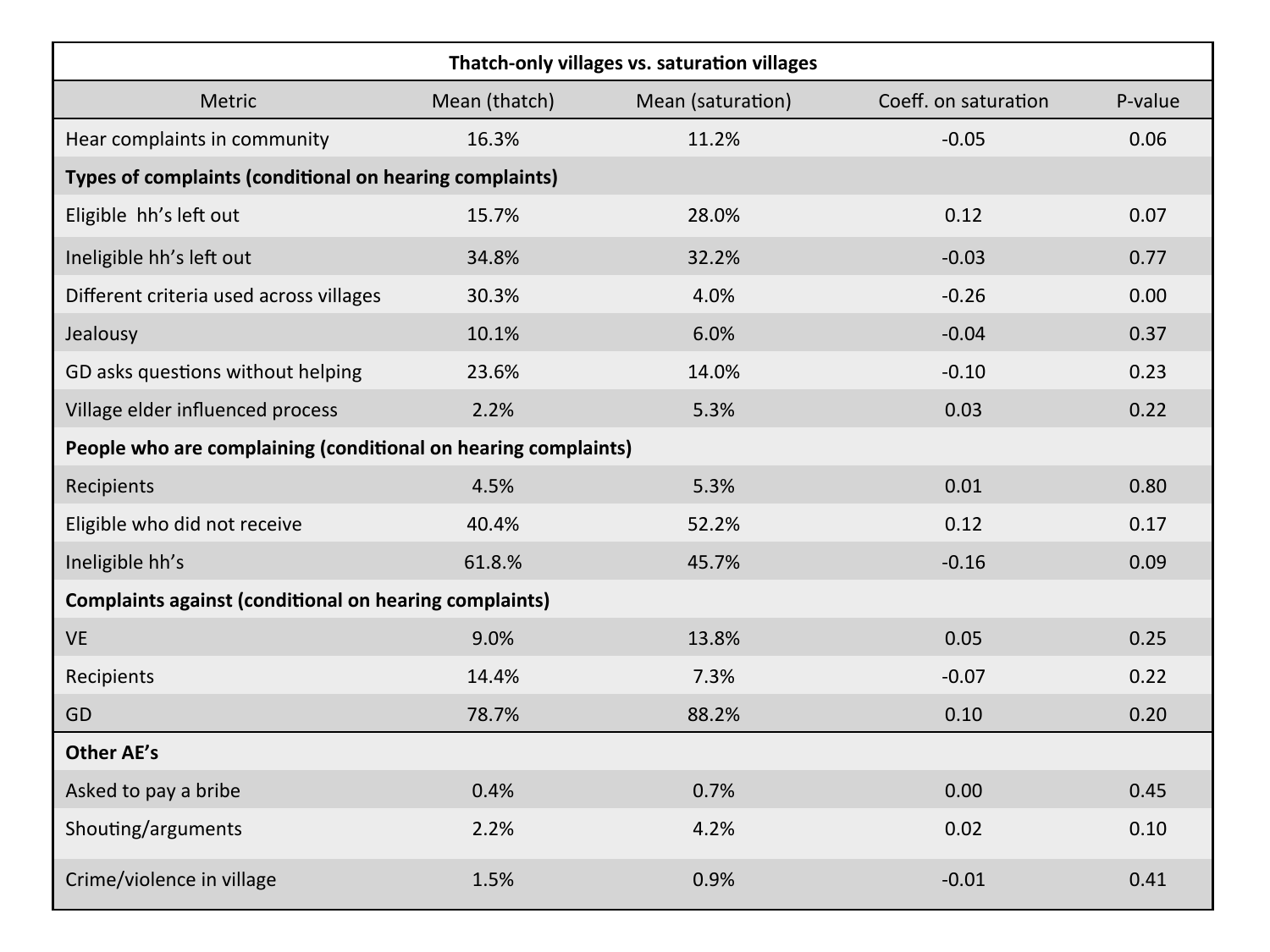| Thatch hh's in thatch-only villages vs. thatch hh's in saturation villages |               |                   |                      |         |  |  |
|----------------------------------------------------------------------------|---------------|-------------------|----------------------|---------|--|--|
| Metric                                                                     | Mean (thatch) | Mean (saturation) | Coeff. on saturation | P-value |  |  |
| Hear complaints in community                                               | 16.3%         | 11.8%             | 0.05                 | 0.12    |  |  |
| Types of complaints (conditional on hearing complaints)                    |               |                   |                      |         |  |  |
| Eligible hh's left out                                                     | 15.7%         | 21.1%             | $-0.05$              | 0.42    |  |  |
| Ineligible hh's left out                                                   | 34.8%         | 36.6%             | $-0.02$              | 0.85    |  |  |
| Different criteria used across villages                                    | 30.3%         | 2.8%              | 0.27                 | 0.00    |  |  |
| Jealousy                                                                   | 10.1%         | 5.6%              | 0.04                 | 0.37    |  |  |
| GD asks questions without helping                                          | 23.6%         | 11.3%             | 0.12                 | 0.19    |  |  |
| Village elder influenced process                                           | 2.2%          | 4.2%              | $-0.02$              | 0.57    |  |  |
| People who are complaining (conditional on hearing complaints)             |               |                   |                      |         |  |  |
| Recipients                                                                 | 4.5%          | 7.0%              | $-0.03$              | 0.53    |  |  |
| Eligible who did not receive                                               | 40.4%         | 45.9%             | $-0.05$              | 0.56    |  |  |
| Ineligible hh's                                                            | 61.8%         | 49.3.%            | 0.12                 | 0.22    |  |  |
| <b>Complaints against (conditional on hearing complaints)</b>              |               |                   |                      |         |  |  |
| <b>VE</b>                                                                  | 9.0%          | 13.7%             | $-0.05$              | 0.43    |  |  |
| Recipients                                                                 | 14.4%         | 11.1%             | 0.03                 | 0.60    |  |  |
| GD                                                                         | 78.7%         | 91.8%             | $-0.13$              | 0.09    |  |  |
| <b>Other AE's</b>                                                          |               |                   |                      |         |  |  |
| Asked to pay a bribe                                                       | 0.4%          | 1.3%              | $-0.01$              | 0.14    |  |  |
| Shouting/arguments                                                         | 2.2%          | 4.3%              | $-0.02$              | 0.13    |  |  |
| Crime/violence in village                                                  | 1.5%          | 0.7%              | 0.01                 | 0.21    |  |  |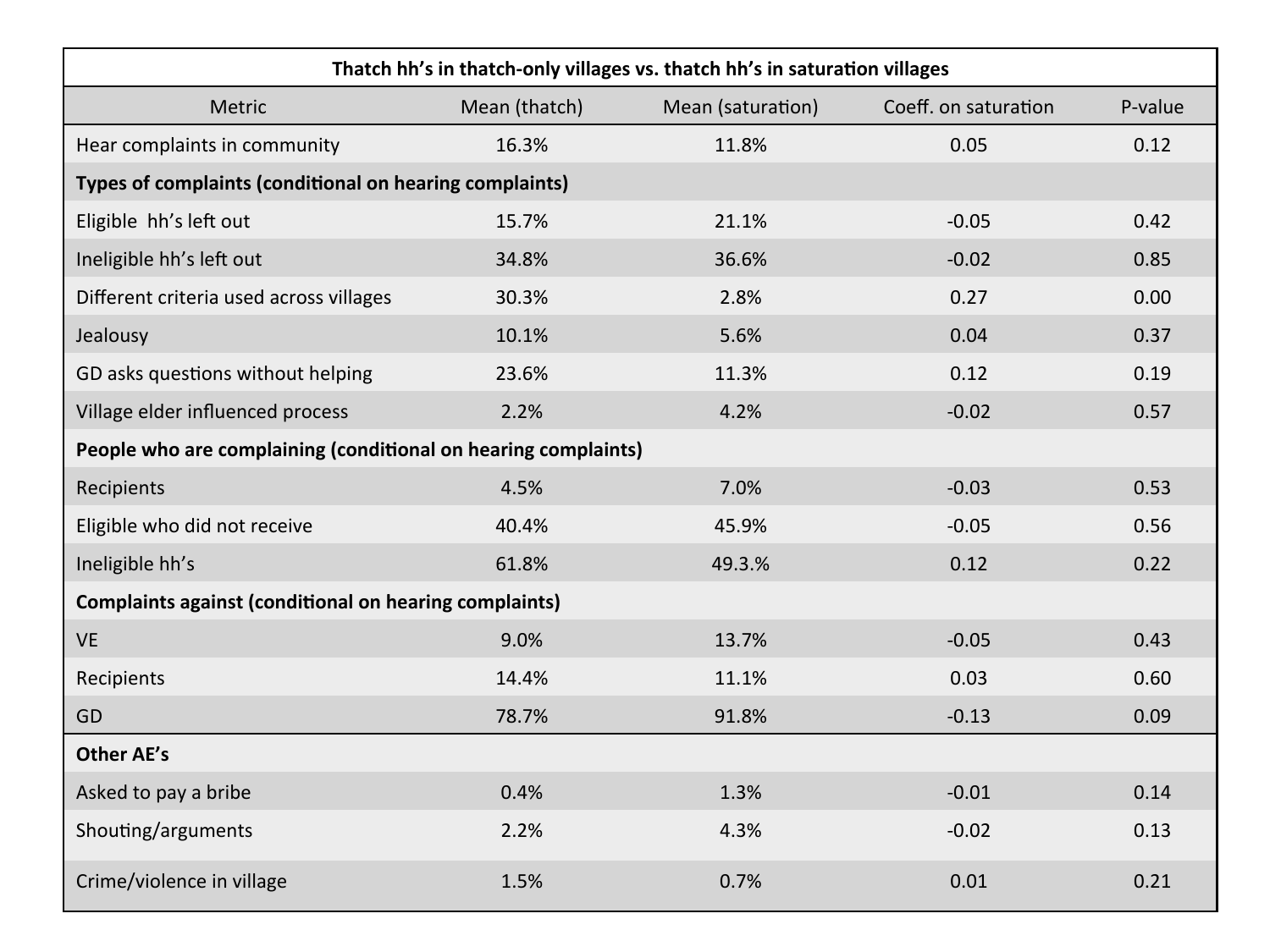## Summary of major opinions voiced during focus groups

| <b>Opinion</b>                                                                       | Strength | Rationale                                                                                                                                                                                                                 |
|--------------------------------------------------------------------------------------|----------|---------------------------------------------------------------------------------------------------------------------------------------------------------------------------------------------------------------------------|
| Poorer [thatched] HH are more deserving<br>of transfers than richer people           |          | • 6/6 focus groups preferred to give to thatched HH in two<br>villages, rather than to saturate one and leave the other<br>• 6/6 groups proposed that thatched HH should receive<br>more money or receive before other HH |
| Some (but not all) mabati or even<br>permanent HH are as deserving as<br>thatched HH |          | • 6/6 groups mentioned deserving special cases<br>• 3/3 thatched groups said it was unfair that certain<br>people were left out in their village                                                                          |
| It would be good to give to (almost)<br>everyone in the village                      |          | • 6/6 groups said giving to more people is better<br>• Less bad feeling, and the wealthier still have good<br>things to spend on (e.g., school fees)<br>• Thatched people did not speak much on this topic                |
| Conflict and unfairness is not severe in<br>thatch villages                          |          | • 0/3 groups said they experienced conflict, with "bad<br>feeling" taking the form of rumors or awkwardness<br>• 2/3 said thatch was a good criteria                                                                      |
|                                                                                      |          |                                                                                                                                                                                                                           |

Similar issues occur in saturation villages

as well 

• 3/3 groups said they had "bad feeling" from neighboring villages or people in permanent houses

- 3/3 reported permanent HH left out wrongfully
- Skew in groups toward ineligible people